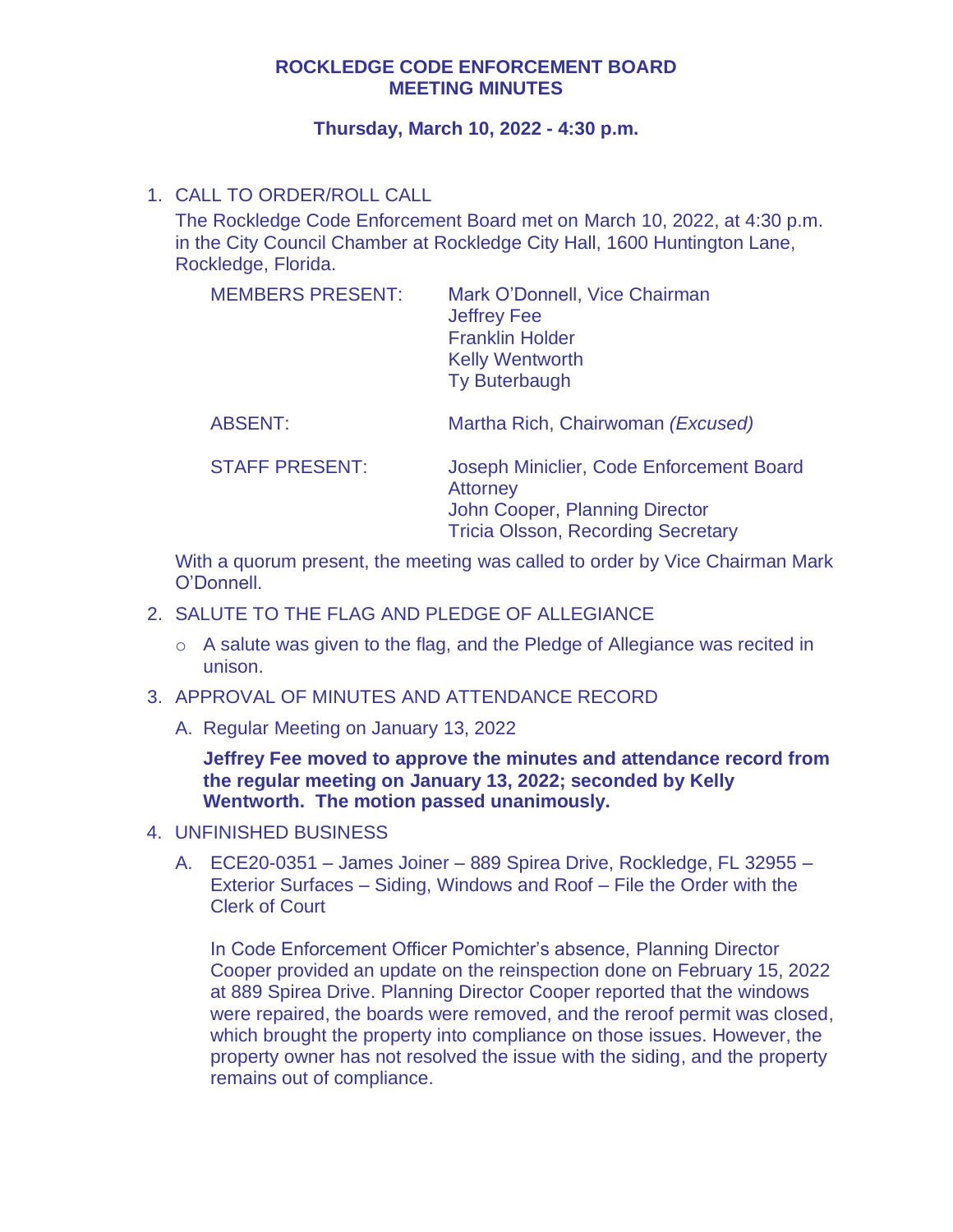Planning Director Cooper requested that an Order be filed with the Clerk of Court.

**Jeffrey Fee moved to authorize the filing of an Order with the Clerk of Court on ECE20-0351 at 889 Spirea Drive; seconded by Franklin Holder. The motion carried without objection.** 

B. ECE20-0770 – David McMurray – 1121 Geiger Street, Rockledge, FL 32955 – Work done without a permit – File the Order with the Clerk of Court

### **Jeffrey Fee moved to remove item ECE20-0770 – 1121 Geiger Street from the table; seconded by Ty Buterbaugh. The motion passed by unanimous vote.**

Planning Director Cooper gave a brief overview of the premises located at 1121 Geiger Street and summarized the renovations that were completed without a permit. On August 12, 2021, the case was heard by the Board about the interior renovations completed without a permit at 1121 Geiger Street. The Finding of Facts and Conclusion of Law and Order was done. The owner, Jerri Dunn, submitted a permit application on August 24, 2021 for the renovations, and the tenant was informed of the steps needed to complete the permit process. Planning Director Cooper reported that no further communication has been made by either the owner or the tenant.

Planning Director Cooper requested that an Order be filed with the Clerk of Court.

Jeffrey Fee provided an update to the new board members about the background and the violations on this property.

**Jeffrey Fee moved to authorize the filing of an Order on ECE20-0770 - 1121 Geiger Street with the Clerk of Court; seconded by Ty Buterbaugh. The motion carried without objection.** 

### 5. NEW BUSINESS

A. ECE21-0352 – Donald Fain and Georgia Martin-Fain – 913 Brunswick Place, Rockledge, FL 32955 – Junk/Debris in carport

Planning Director Cooper requested to table ECE21-0352 for further verification from the Code Enforcement Officer Attorney about the violation on the property at 913 Brunswick Place.

**Jeffrey Fee moved to table ECE21-0352 - 913 Brunswick Place until the next meeting due to the absence of the Code Enforcement Officer Attorney; seconded by Ty Buterbaugh. The motion passed unanimously.**